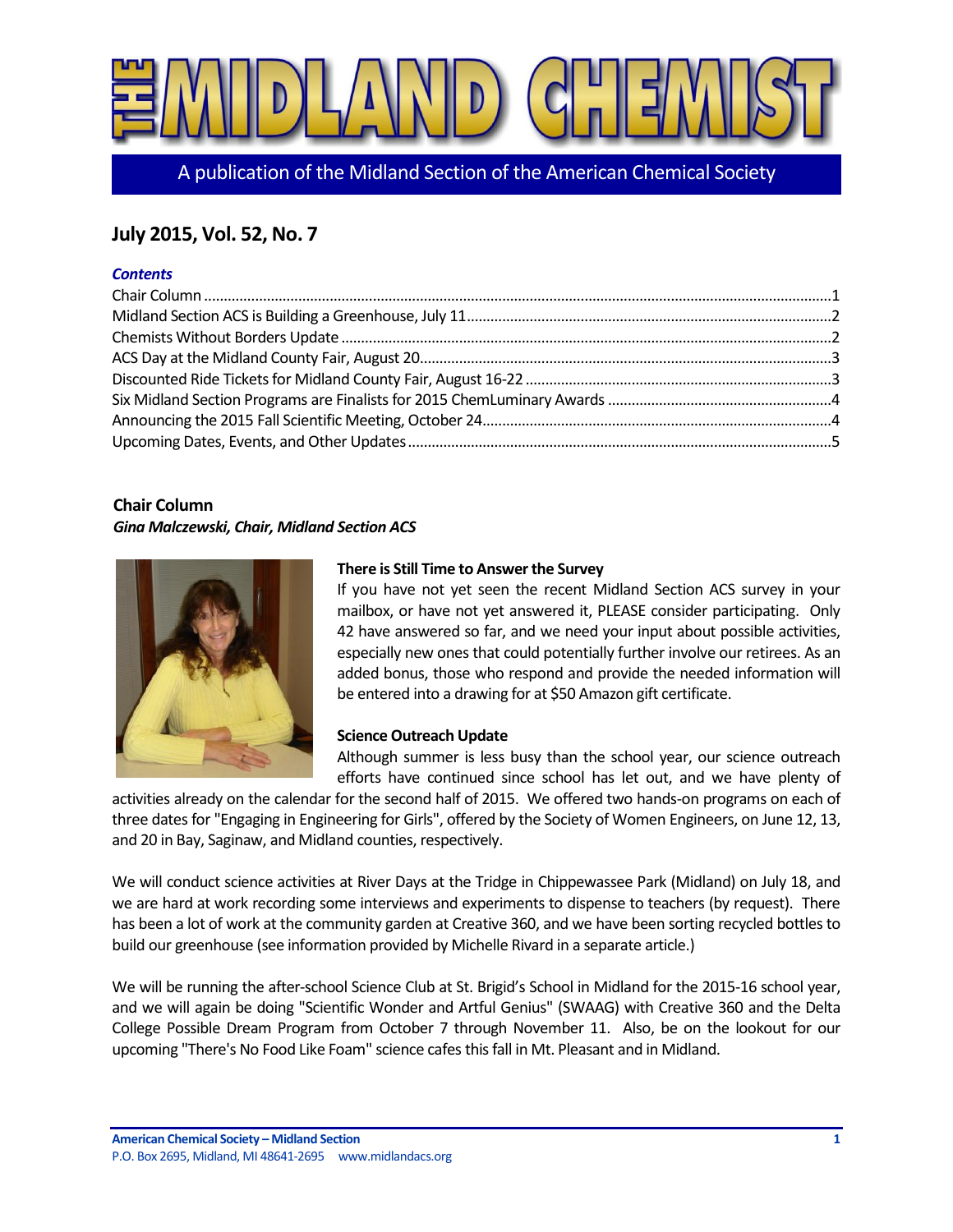#### <span id="page-1-0"></span>**Midland Section ACS is Building a Greenhouse, July 11** *Michelle Rivard, Chair-Elect, Midland Section ACS*

You are invited by the Midland Section ACS to sign up to help "Build a Greenhouse out of Recycled Plastic Bottles." The greenhouse build will take place at Creative 360 (1517 Bayliss Street, Midland) on Saturday, July 11, from 8:00 AM to 2:00 PM. Ice Cream from the Big Red Truck of Midland and hot dogs will be provided for all who volunteer, but you must sign up to participate. We also need volunteers to sort plastic bottles at the Midland Recycling Center (4305 East Ashman Street, Midland) the same day from 10:30 AM to 12:00 Noon.

Please click on the SignUpGenius link [\(www.SignUpGenius.com/go/70A054BADAA2EA20-build/8202417\)](http://www.signupgenius.com/go/70A054BADAA2EA20-build/8202417) to view the online sign-up sheet. For more information or for any questions, please contact Michelle Rivard at [michelle.rivard@dowcorning.com.](mailto:michelle.rivard@dowcorning.com)

# **Midland ACS is Building a Greenhouse!**



All boy scouts, girl scouts, garden and sustainability enthusiasts, are invited to help build a greenhouse out of recycled plastic bottles!

To sign up, go to: www.SignUpGenius.com/go/70A054BADAA2EA20-build/8202417

We will meet at Creative 360 from 8-2pm Saturday, July 11. Ice cream from the Big Red Ice Cream Truck, hot dogs and water will be provided for all volunteers.



For more information contact Michelle Rivard through the SignUpGenius link above.



#### <span id="page-1-1"></span>**Chemists Without Borders Update** *Ronda Grosse, CWOB Board member*

The Chemists Without Borders organization continues to do great things around the world, and since I'm now a Board member of CWOB, I can fill anyone who may be interested in on more of the details. Of particular note, CWOB has a facebook page [\(https://www.facebook.com/groups/ChemistsWithoutBorders/\)](https://www.facebook.com/groups/ChemistsWithoutBorders/) and Midland Section ACS members are invited to become a friend of our facebook page and join in on the conversations there. Our website [\(http://www.chemistswithoutborders.org/\)](http://www.chemistswithoutborders.org/) also provides a lot of useful information about what this organization does. If you have any questions or would like to get more information about the Chemists Without Borders programs and activities, please send an e-mail message to me a[t ronda.grosse@dowcorning.com.](mailto:ronda.grosse@dowcorning.com) Thank you.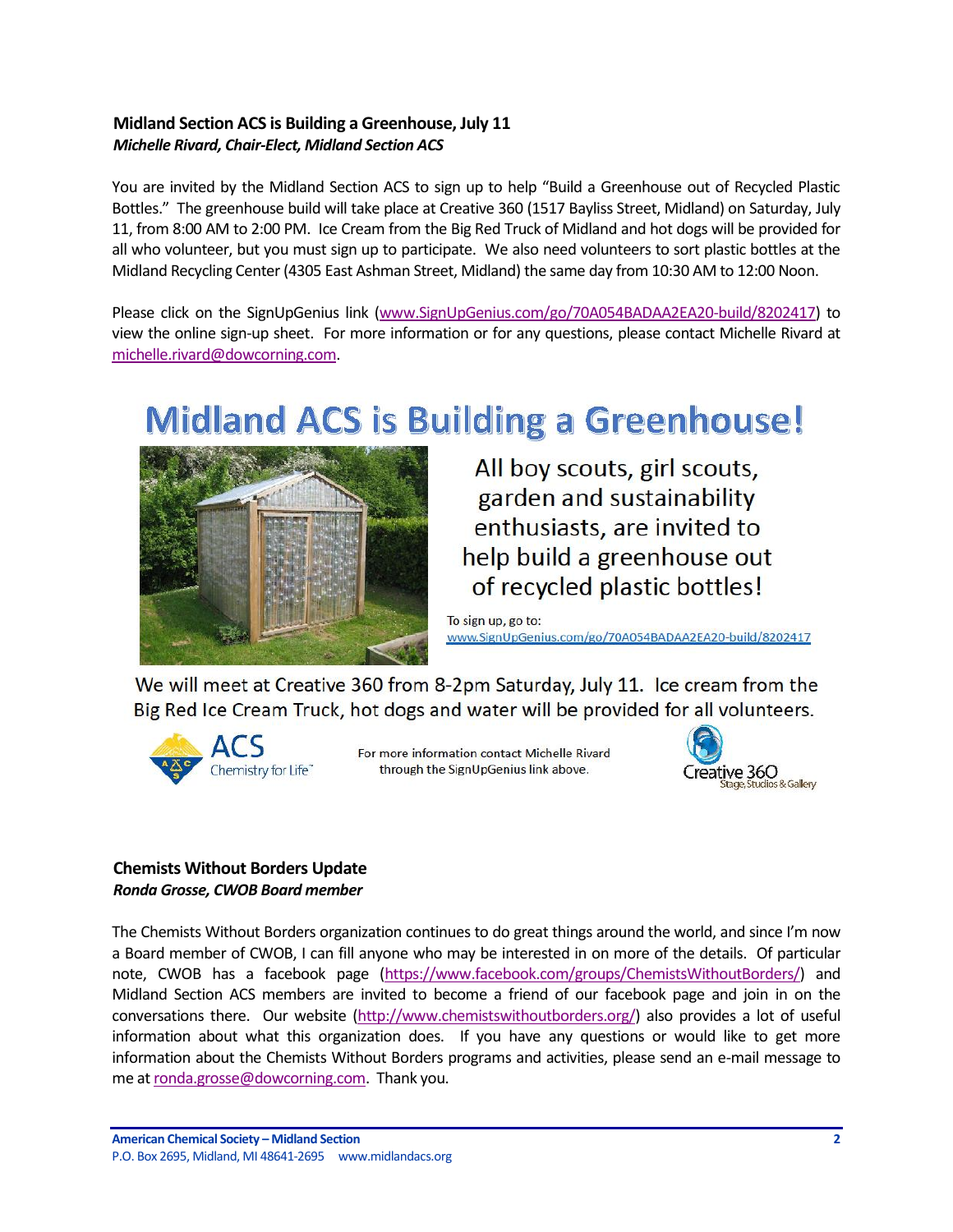<span id="page-2-0"></span>**ACS Day at the Midland County Fair, August 20** *Michelle Rivard, Chair-Elect, Midland Section ACS*



<span id="page-2-1"></span>**Discounted Ride Tickets for Midland County Fair, August 16-22** *Michelle Rivard, Chair-Elect, Midland Section ACS*



For more information and advanced ride tickets contact Cassie - cassandra.hale@dowcorning.com, Kelly - k.doede@dowcorning.com, Deb - dmendrick1@dow.com, Jeanette - jeanette.young@dowcorning.com, or Michelle - michelle.rivard@dowcorning.com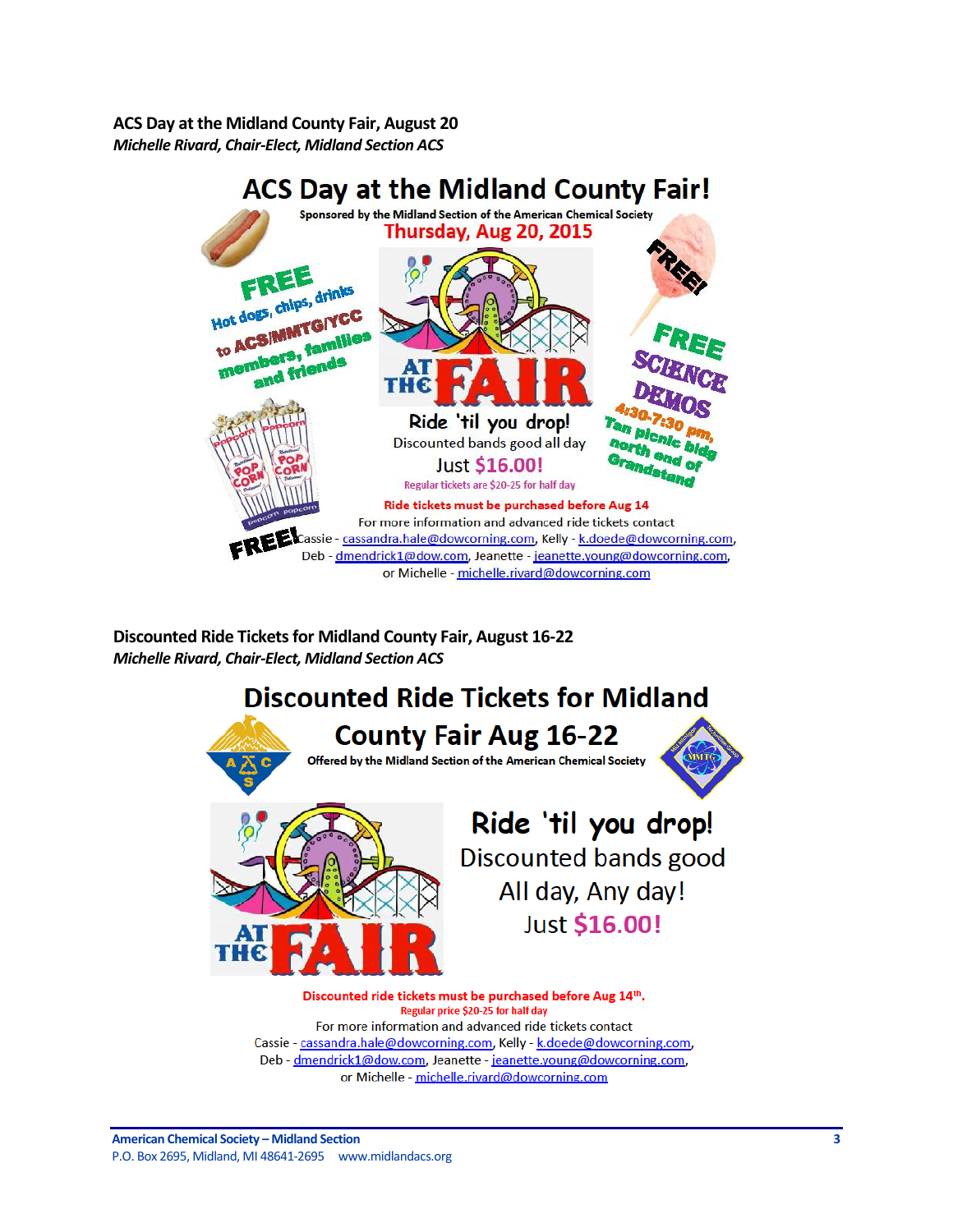#### <span id="page-3-0"></span>**Six Midland Section Programs are Finalists for 2015 ChemLuminary Awards** *Michelle Cummings, Past-Chair, Midland Section ACS*

Finalists for the 2015 ChemLuminary Awards were recently announced. The National ACS ChemLuminary Awards are an opportunity for the Midland Section of the American Chemical Society to be recognized for our extraordinary work in promoting chemistry and the chemical sciences through membership activities and community outreach.

During the 2014 calendar year, the Midland Section self-nominated for eight different awards, and was nominated by the National ACS for Outstanding Performance by a Local Section – Medium Size Category. Last year, the Midland Section won the award for Outstanding Performance by a Local Section – Medium Size, as it did in the year previous to that as well.

The Midland Local Section has been selected as a finalist for the following six National ACS 2015 ChemLuminary Awards:

- Best Event or Activity Organized by, or Benefiting, the Applied Chemical Technology Professional Community – *Mid-Michigan Technicians Group (MMTG) Lunch and Learn Series*
- Most Innovative New Activity or Program *Next Generation Science Standards Teacher Workshop*
- Fostering Interactions between Local Sections and Student Chapters *Summary of Interactions between Student Groups and the Local Section*
- Outstanding Local Section Younger Chemists Committee *Summary of Younger Chemists Committee (YCC) Events*
- Outstanding Kids and Chemistry Award *Summary of Kids and Chemistry Events*
- Outstanding Performance by a Local Section Medium Size Category

The recipients will be announced and the presentation of awards will occur at the 250th ACS National Meeting in Boston, MA on Tuesday, August 18, 2015, at The Westin Copley Place Hotel. In total, the presentations will include awards given by 18 different committees of the American Chemical Society.

#### <span id="page-3-1"></span>**Announcing the 2015 Fall Scientific Meeting, October 24** *Pat Smith, Fall Scientific Meeting Publicity Chair*

The Midland Section of the American Chemical Society is holding its annual Fall Scientific Meeting on Saturday, October 24 at Saginaw Valley State University. The theme for this year's meeting is "Chemistry Colors Our World". The meeting will highlight several experts in the area of dyes, pigments, and optics. It will also feature a poster session. Please circulate this information to your organizations and hold the date. We welcome your attendance and participation.

The call for abstracts and meeting registration process is now open and can be accessed at [http://goo.gl/forms/xXuBhYG5Bf.](http://goo.gl/forms/xXuBhYG5Bf) The poster submission deadline is September 25. The meeting preregistration deadline is October 18. Registration is free and lunch will provided for all pre-registered meeting participants. For more information, please contact either of the Fall Scientific Meeting Co-Chairs, Megan Thomas a[t MMThomas@dow.com](mailto:MMThomas@dow.com) or Roja Ergun a[t Ergun@dow.com.](mailto:Ergun@dow.com)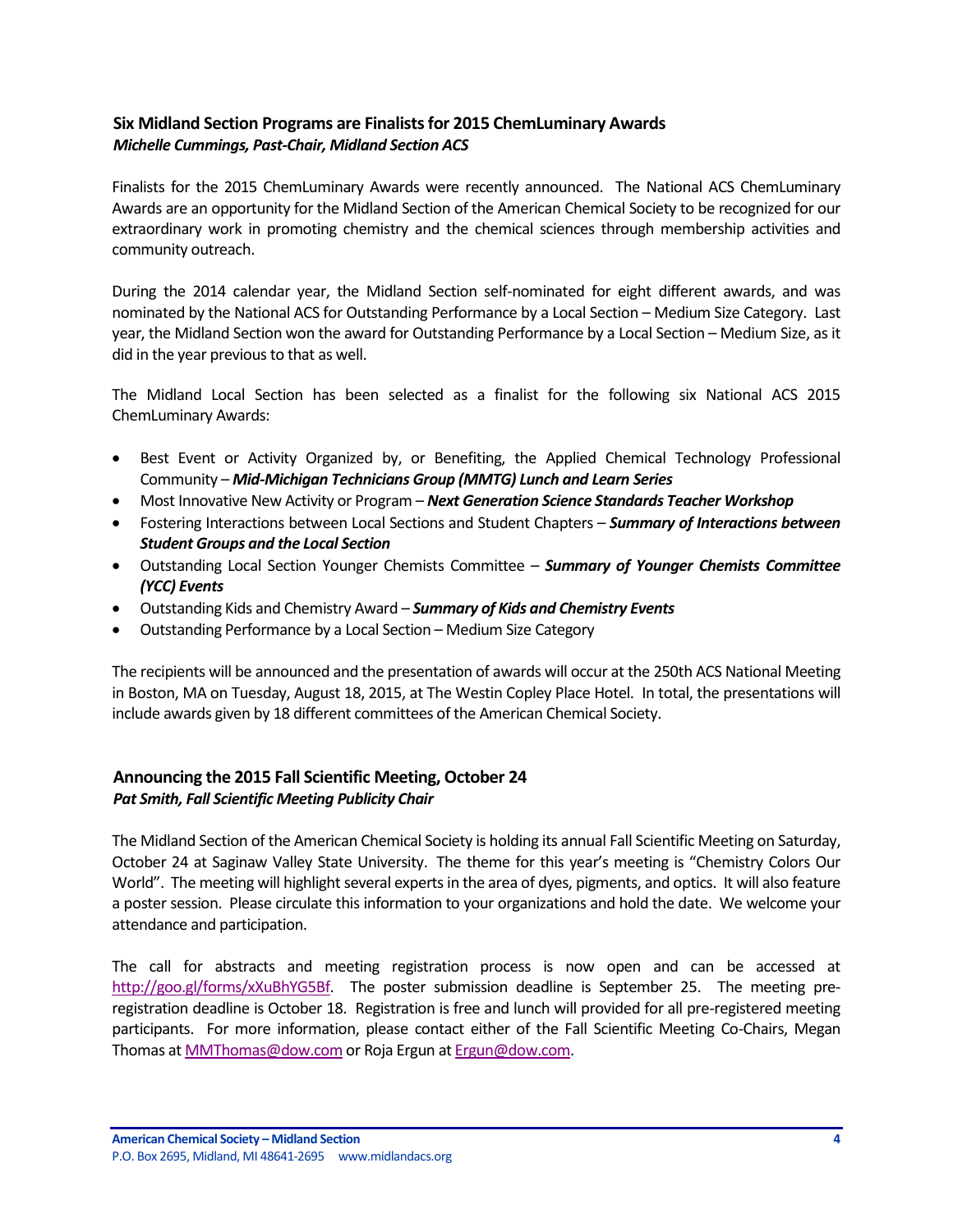

# "Chemistry Colors Our World"

Chemistry of dyes, pigments, and light



### The Fall Scientific Meeting will feature:

- A technical session with presentations from experts of dyes, pigments and light community.
- Registration is free and lunch will be provided for all pre-registered participants. Please register at http://goo.gl/forms/xXuBhYG5Bf.
- Call for abstracts: Poster abstracts may be submitted at the link above. September 25th is the deadline for abstract submission.

#### **Questions or comments?**

Please contact the conference chairs at MMThomas@dow.com or Ergun@dow.com

#### <span id="page-4-0"></span>**Upcoming Dates, Events, and Other Updates**

- July 11 (8:00 AM 2:00 PM) Midland Section ACS greenhouse build event, Creative 360, 1517 Bayliss Street, Midland. To sign up to help, go to [www.SignUpGenius.com/go/70A054BADAA2EA20](http://www.signupgenius.com/go/70A054BADAA2EA20-build/8202417) [build/8202417.](http://www.signupgenius.com/go/70A054BADAA2EA20-build/8202417) For more information or for any questions, please contact Michelle Rivard at [michelle.rivard@dowcorning.com.](mailto:michelle.rivard@dowcorning.com)
- July 18 (day long) River Days at the Tridge science outreach event, Chippewassee Park, Midland. For more information, please contact Gina Malczewski a[t reginamalczewski@gmail.com.](mailto:reginamalczewski@gmail.com)
- July 20 (5:30 9:30 PM) American Association of Chemistry Teachers (AACT) Summit Reception, Dow Gardens, Midland. Light food and drinks will be served. RSVP required to Gina Malczewski [\(reginamalczewski@gmail.com\)](mailto:reginamalczewski@gmail.com) prior to attendance at the reception event.
- August 3 (7:00 8:30 PM) ACS Board meeting, MCFTA Board Room (in person), or via conference call at phone number: 866-299-7945, participant code: 9837036#.
- August 14 Deadline to purchase discounted ride tickets for the Midland County Fair. \$16 for all day, any day. Regular price is \$20-25 for a half-day. For more information and to purchase advanced ride tickets, please contact [cassandra.hale@dowcorning.com,](mailto:cassandra.hale@dowcorning.com) [k.doede@dowcorning.com,](mailto:k.doede@dowcorning.com) [dmendrick1@dow.com,](mailto:dmendrick1@dow.com) [jeanette.young@dowcorning.com,](mailto:jeanette.young@dowcorning.com) o[r michelle.rivard@dowcorning.com.](mailto:michelle.rivard@dowcorning.com)
- August  $16-20 250$ <sup>th</sup> ACS National Meeting & Exposition, Boston, MA. For more information, see [http://www.acs.org/content/acs/en/meetings/fall-2015.html.](http://www.acs.org/content/acs/en/meetings/fall-2015.html)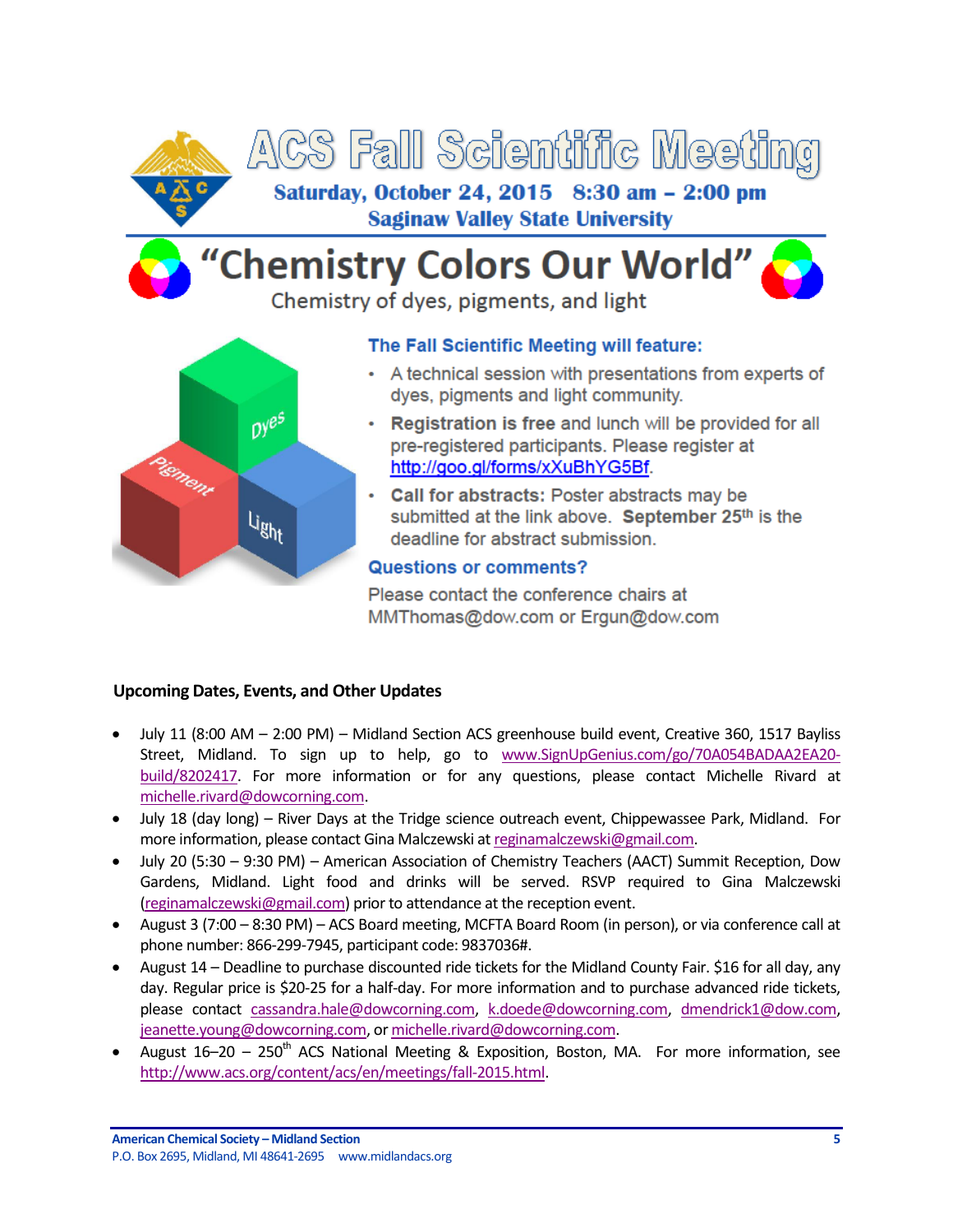- August 20 (day long) ACS Day at the Midland County Fair. Free hot dogs, chips, and drinks to ACS, MMTG, and YCC members, families, and friends. Discounted ride tickets (\$16, all day) must be purchased before August 14. For more information and to purchase advanced ride tickets, please contact [cassandra.hale@dowcorning.com,](mailto:cassandra.hale@dowcorning.com) [k.doede@dowcorning.com,](mailto:k.doede@dowcorning.com) [dmendrick1@dow.com,](mailto:dmendrick1@dow.com) [jeanette.young@dowcorning.com,](mailto:jeanette.young@dowcorning.com) o[r michelle.rivard@dowcorning.com.](mailto:michelle.rivard@dowcorning.com)
- August 20 (4:30 7:30 PM) Free Science Demos at ACS Day at the Midland County Fair, tan picnic building at the north end of the grandstand. For more information, please contact [cassandra.hale@dowcorning.com,](mailto:cassandra.hale@dowcorning.com) [k.doede@dowcorning.com,](mailto:k.doede@dowcorning.com) [dmendrick1@dow.com,](mailto:dmendrick1@dow.com) [jeanette.young@dowcorning.com,](mailto:jeanette.young@dowcorning.com) o[r michelle.rivard@dowcorning.com.](mailto:michelle.rivard@dowcorning.com)
- August 31 (7:00 8:30 PM) ACS Board meeting, MCFTA Board Room (in person), or via conference call at phone number: 866-299-7945, participant code: 9837036#.
- September 25 Deadline for submission of poster abstracts for the 2015 ACS Fall Scientific Meeting. Poster abstracts may be submitted through the Fall Scientific Meeting website at [http://goo.gl/forms/xXuBhYG5Bf.](http://goo.gl/forms/xXuBhYG5Bf)
- October 5 (7:00 8:30 PM) ACS Board meeting, MCFTA Board Room (in person), or via conference call at phone number: 866-299-7945, participant code: 9837036#.
- October 18 Deadline for pre-registration to attend the 2015 ACS Fall Scientific Meeting. Registration is free and lunch will be provided for all those who are pre-registered meeting participants. Please register at [http://goo.gl/forms/xXuBhYG5Bf.](http://goo.gl/forms/xXuBhYG5Bf)
- October 24 (8:30 AM 2:00 PM) Midland Section ACS Fall Scientific Meeting, Saginaw Valley State University. The poster abstracts submission deadline is September 25. The meeting pre-registration deadline is October 18. For more information, contact either of the Fall Scientific Meeting Co-Chairs, Megan Thomas [\(MMThomas@dow.com\)](mailto:MMThomas@dow.com) or Roja Ergun [\(Ergun@dow.com\)](mailto:Ergun@dow.com).
- November 2 (7:00 8:30 PM) ACS Board meeting, MCFTA Board Room (in person), or via conference call at phone number: 866-299-7945, participant code: 9837036#.
- December 7 (7:00 8:30 PM) ACS Board meeting, MCFTA Board Room (in person), or via conference call at phone number: 866-299-7945, participant code: 9837036#.
- April 12, 2016 (save the date) Evening dinner meeting with Jacqueline K. Barton, 2015 National ACS Priestley Medal recipient; Chair, Division of Chemistry & Chemical Engineering and Arthur & Marian Hanisch Memorial Professor, California Institute of Technology; and Board member of The Dow Chemical Company. For more information, contact Michelle Cummings a[t michelle.cummings@dowcorning.com.](mailto:michelle.cummings@dowcorning.com)

*The Midland Chemist* is published twelve times a year by the Midland Section of the American Chemical Society, P.O. Box 2695, Midland, MI 48641-2695[, http://www.midlandacs.org.](http://www.midlandacs.org/)

#### **Volunteer Staff**

Vickie Langer **Editor** Editor [\(vllanger@dow.com\)](mailto:vllanger@dow.com)

Steve Keinath Editor [\(skeinath54@charter.net\)](mailto:skeinath54@charter.net) Satyajit Sarkar, Greg Cushing Webmaster, electronic distribution Position open Membership roster, hardcopy mailings

Please submit all articles and photographs to the editor. Neither *The Midland Chemist*, nor the Midland Section, nor the American Chemical Society assumes any responsibility for the statements and opinions advanced by contributors of or to *The Midland Chemist*.

© Copyright 2015 Midland Section of the American Chemical Society